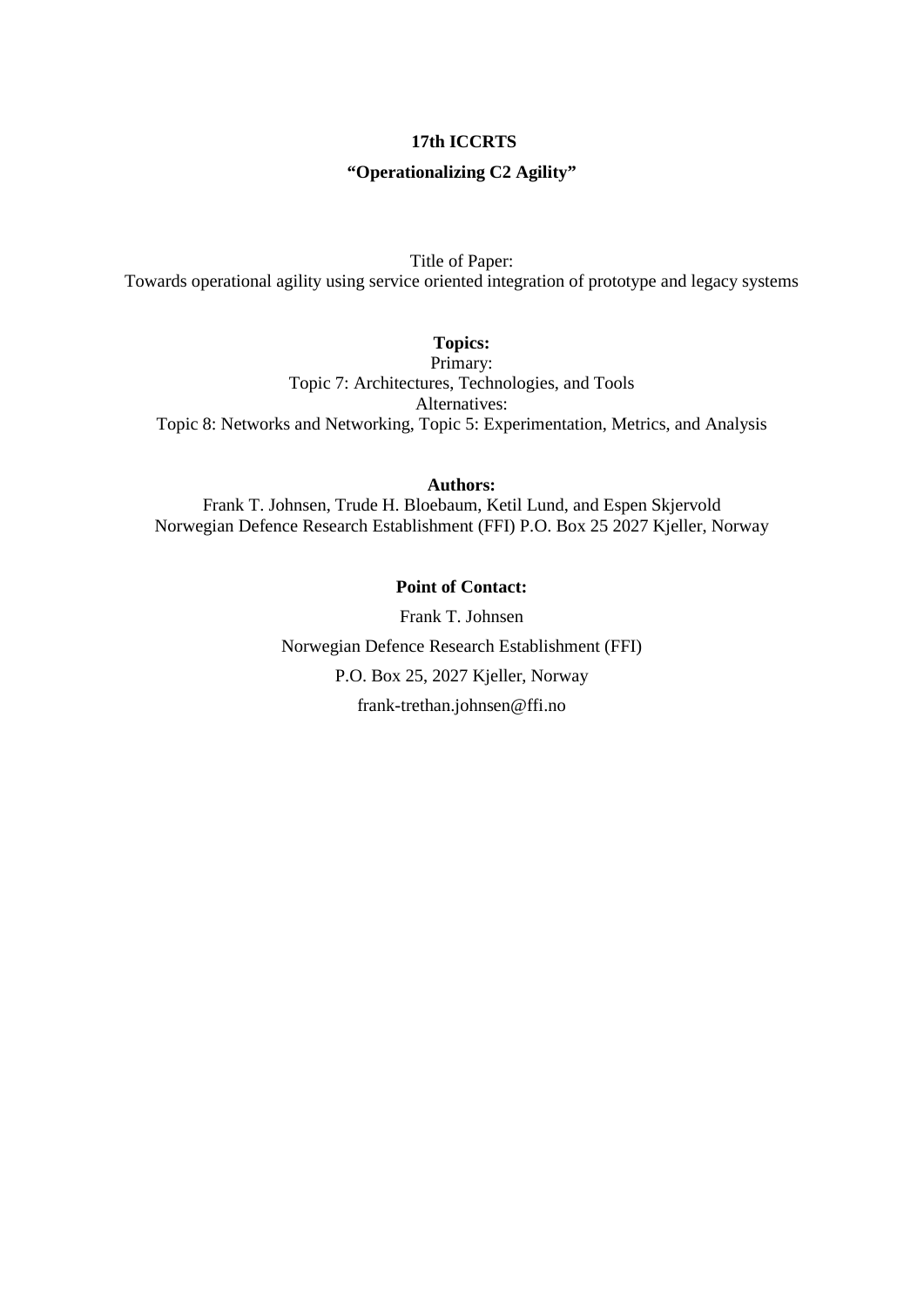# Towards operational agility using service oriented integration of prototype and legacy systems

### **Abstract**

NATO has identified Web services standards as a key enabler for interoperability between the different military systems of the various NATO nations. Interoperability is required on several levels: Network hardware compatibility (NATO has workgroups that are addressing this), network protocol compatibility (IP has been chosen by NATO), middleware compatibility, and so on. In this paper, we address Web services technology, that is, the middleware aspect of interoperability.

An operational military network is complex, consisting of heterogeneous networks. Some networks have infrastructure and high capacity, others are mobile ad hoc networks (MANETs) consisting of wireless links with varying throughput, error-rates, and mobility (so-called disadvantaged grids). Agile deployments can be achieved by leveraging the implementation, flexibility and interoperability that Web services can provide. This paper presents an experiment where prototype solutions and legacy systems were service-enabled and interconnected by employing a combination of established standards and bespoke solutions.

# 1. Introduction

Web services technology is becoming increasingly popular. Businesses use the technology not only as a middleware within their own corporate networks, but also across the Internet as a means of providing business-to-business services. The technology, being based on standards, makes it a simple and cost effective way to build loosely coupled systems. Since Web services are so successful in civil applications, it makes sense to attempt to employ this technology for military applications as well.

The NATO Network Enabled Capability (NNEC) Feasibility Study [\[23\]](#page-16-0) presents a discussion of technology, focusing on the needs of future interoperable military communications. The information infrastructure has to allow for communication across system and national boundaries while at the same time taking legacy systems into account. The study identifies the Service Oriented Architecture (SOA) concept and Web services technology as the key enablers for NNEC.

The World Wide Web Consortium (W3C) definition of Web services [\[25\]:](#page-16-1)

A Web service is a software system designed to support interoperable machine-to-machine interaction over a network. It has an interface described in a machine-processable format (specifically WSDL). Other systems interact with the Web service in a manner prescribed by its description using SOAP-messages, typically conveyed using HTTP with an XML serialization in conjunction with other Web-related standards.

As pointed out by Alberts [\[16\],](#page-15-0) *agility is the critical capability that organizations need to meet the challenges of complexity and uncertainty*. Because Web services represent such big advantages with respect to agility, interoperability, reuse and reduction of cost and development time, it is our goal to make the use of Web services as pervasive as possible within our national military networks.

Web services support both traditional request/response communication, as well as publish/subscribe a well-known pattern for event-driven, asynchronous communication. The pattern is particularly well suited in situations where information is produced at irregular intervals, and has been identified as one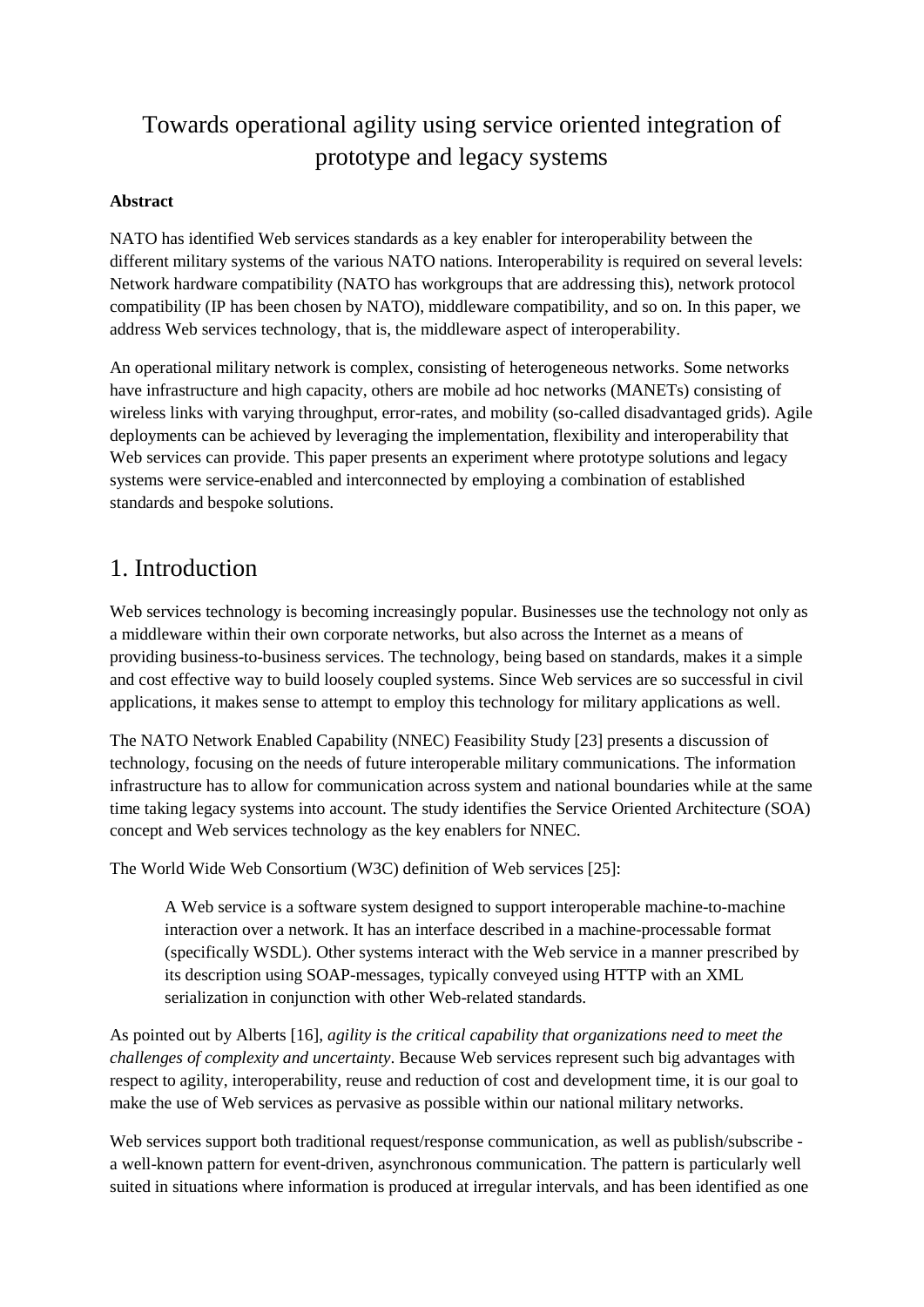of the core enterprise services (CES) by the NATO CES working group [\[24\].](#page-16-2) Simply speaking, publish/subscribe means that you will only receive the information that you have subscribed to. This concept utilizes a combination of push and pull. As opposed to a general "push" mechanism there are benefits in that you may select (subscribe) to the information sent to you. Using pure "pull" mechanisms introduces a compromise between wasted requests (when no new information is available) and liveness/latency requirements. In this paper we focus on service-enabling legacy systems, offering their data to the information infrastructure using publish/subscribe. We present an experiment in which we connected non-SOA systems together in a SOA infrastructure. The goal of this technical experiment was to show how Web services can be used not only to build a flexible service infrastructure, but also as a means of including legacy systems into this infrastructure without having to change the systems themselves. This was accomplished by building a publish/subscribe infrastructure in which a service enabled client could subscribe to information from legacy systems.

An important benefit of performing such an experiment, in addition to it providing a proof-of-concept implementation, is that it illustrates the operational benefits that can be achieved through the use of a flexible and agile information infrastructure.

The remainder of this paper is organized as follows: In Section 2, we introduce the different components (i.e., the relevant standards and bespoke solutions) of our experiment. Section 3 presents the operational systems involved in the experiment, and describes how they were integrated. We focus on the lessons learned, so that others can benefit from our experiences. Section 4 concludes the paper.

# 2. Components

When performing experiments based on Web services, there are two main types of services involved:

- Core services, which provide infrastructure components which in turn will be used by other services. These are services such as service discovery, mediation services and publish/subscribe services.
- Functional services, which are the services that provide the information needed by user applications.

In our experiment, we implement a subset of the core services specified by the CES working group, in order to support a specific set of functional services. The functional services were an NFFI service and an incident reporting service. In this section we present the components we used in order to support these services.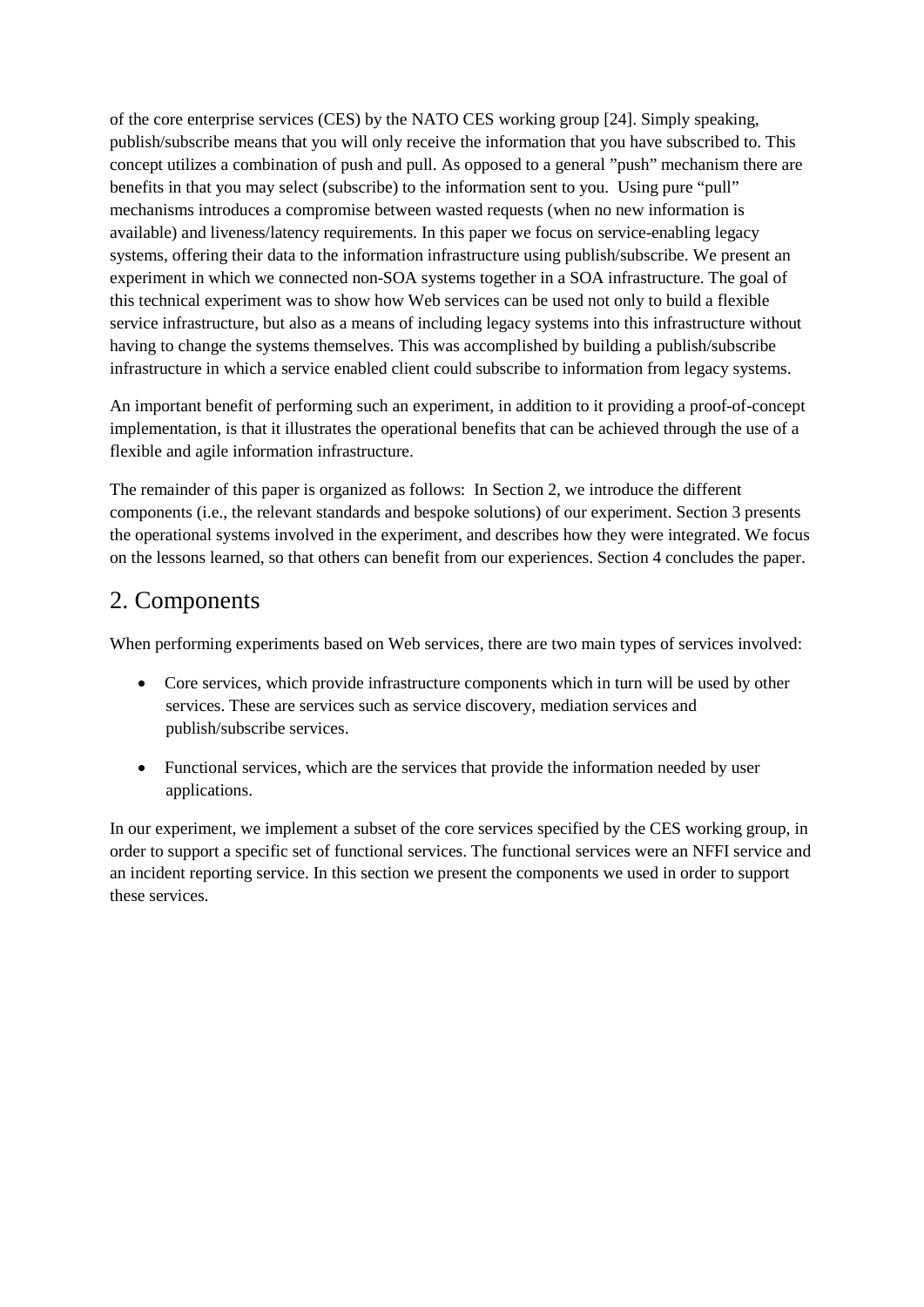### **2.1 Wrapping of operational systems**



#### Figure 2.1 Creating services

Services in a SOA can be realized in three different ways, as shown in Figure 2.1:

- They can be implemented as services from the start. This is what is normally done when implementing new systems.
- Existing (non-SOA) systems can be "wrapped", in the sense that a piece of software is placed in front of the system, presenting services to the outside world, while communicating "natively" with the wrapped system.
- Existing services and systems can be combined into new, aggregated services, by using software that coordinates access to the individual systems and services, and presents the aggregate as a new service.

None of the Norwegian operational systems used in the experiment offered the information we required through a service enabled interface, and we therefore used the wrapper approach on these systems. Our SOA viewer (see Section 2.3) has the ability to offer the information it receives from other services as a new service, thus representing a type of composite service.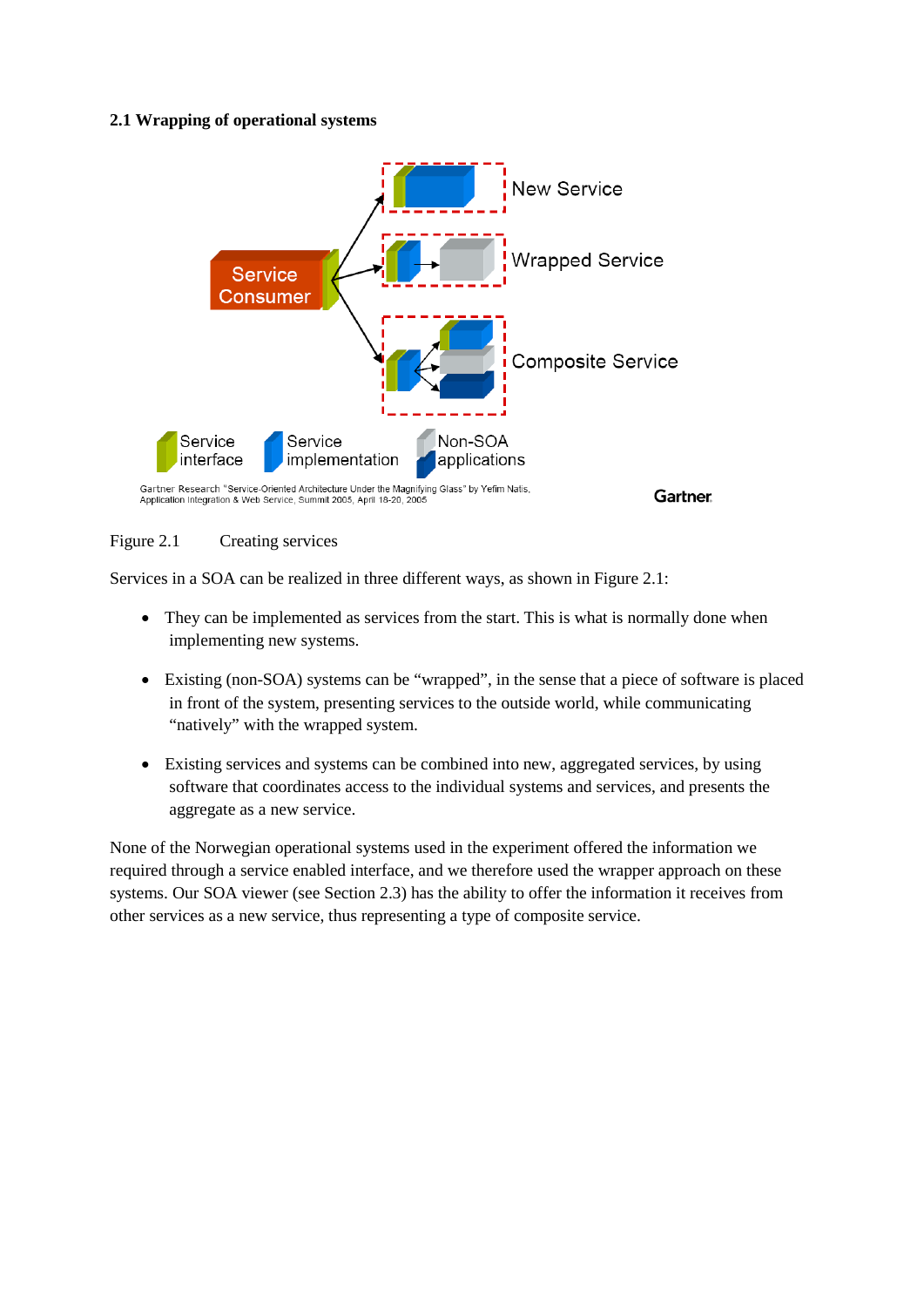

#### Figure 2.2 Wrapping systems

The general principle behind wrapping the services is shown in Figure 2.2. We leverage existing standards where applicable to facilitate interoperability, such as WS-Notification and WS-Discovery. These standards are introduced below. Each wrapped operational system delivers data (notifications) using WS-Notification, which is then responsible for delivering the notifications to all subscribers. In the experiment, only the SOA viewers acted as subscribers (in addition to being able to act as a service in itself, as described above). In addition, all services announced their presence using WS-Discovery, such that clients (in our case the viewer applications) could dynamically discover and invoke these.

#### **2.2 Web services standards employed**

#### 2.2.1 WS-Notification

WS-Notification [3] is an OASIS standard defining publish/subscribe for Web services. There are three parts in the specification:

- WS-BaseNotification [4] which defines standard message exchanges that allow one service to subscribe and unsubscribe to another, and to receive notification messages from that service.
- WS-BrokeredNotification [5] which defines the interface for notification intermediaries. A notification broker is an intermediary that decouples the publishers of notification messages from the consumers of those messages; among other things, this allows publication of messages through a chain of proxies.
- WS-Topics [6] defines topic-based filtering using an XML model to organize and categorize classes of events into "Topics". It enables users of WS-BaseNotification or WS-BrokeredNotification to specify the types of events in which they are interested.

In summary, the specifications standardize the syntax and semantics of the message exchanges that establish and manage subscriptions, as well as the message exchanges that distribute information to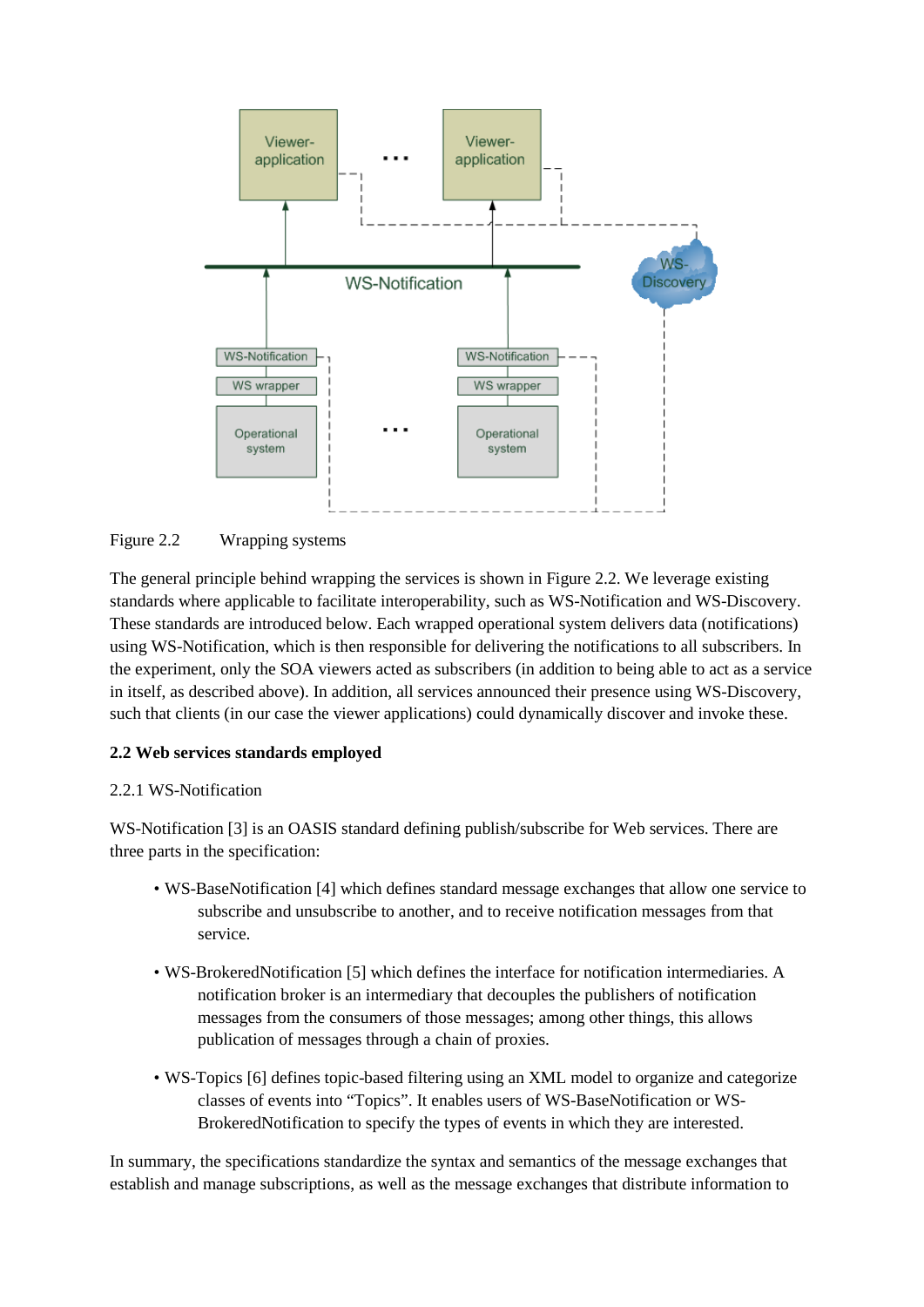subscribers. For further discussion of publish/subscribe in general and WS-Notification in particular in a military context, see [2].

In the experiment we used a freely available implementation of WS-Notification called WSMG [10], which is provided as open source by the University of Indiana. The framework implements the WS-BaseNotification standard, among other things. The NC3A used Apache's ServiceMix ESB on their side, which also implements WS-Notification.

### 2.2.2 WS-Discovery

Discovery of Web services can be performed either by utilizing a service registry, or a decentralized non-registry based solution. There are three standards addressing Web services discovery, two registries and one non-registry solution. The registries, UDDI and ebXML, suffer from liveness and availability problems in dynamic environments, as we described in [\[19\].](#page-15-1) The third standard for Web services discovery is WS-Discovery [\[22\].](#page-16-3) It is better suited to dynamic networks than the registries due to a decentralized discovery mechanism, thus removing the single point of failure that a centralized registry constitutes.

Previously, we have attempted to use WS-Discovery in a disadvantaged grid, and found that it unsuitable as it generated large traffic volumes and flooded the modem buffers [\[12\].](#page-15-2) However, by reducing the overhead of WS-Discovery using compression, it may be better suited for use in military networks as well. The recent W3C standard for efficient XML interchange (EXI) can potentially make WS-Discovery suitable for both civil and military networks. We have combined an open source implementation of WS-Discovery with an open source implementation of EXI, as described and evaluated in [\[13\].](#page-15-3) In the experiment we used this EXI-enabled version of WS-Discovery. The library was integrated into the SOA viewer, and used there to provide the user with an overview of available services. See the following section on the SOA viewer for further details.

### **2.3 SOA viewer**

The SOA viewer was developed for use as an information integration and visualization core during the experiment. It was not intended to compete with existing visualization systems in any way, but rather to illustrate how existing services can be utilized by new software, in the same manner as we have used Google earth in previous experiments, e.g., [\[19\].](#page-15-1)

The SOA viewer provides functionality for consuming, visualizing, aggregating and re-publishing services using established standards. The user is able to subscribe to different types of services, and the SOA viewer receives push-based notifications whenever the services offer updated information. WS-Discovery was chosen for publishing and discovering services, and the SOA viewer was integrated with the EXI-enabled library presented above. WS-Notification was chosen as the publish/subscribe protocol, because it is the publish/subscribe standard of choice in the NATO CES [\[24\].](#page-16-2) The SOA viewer's graphical user interface (GUI) lists all available sources found by using WS-Discovery, and when checked by the user, the services are subscribed to by sending a subscription message to the WS-Notification subscription manager.

Based on the mapping specified in the SOA viewer's configuration, the GUI will change to accommodate the current selection of chosen services, by hiding or showing different panels capable of visualizing different types of information. Specifically, geographic information-based services are presented in a map, instant messaging services are presented in a chat-panel, and incident reports are presented in a panel offering drill-down capability. By modifying the GUI based on the user's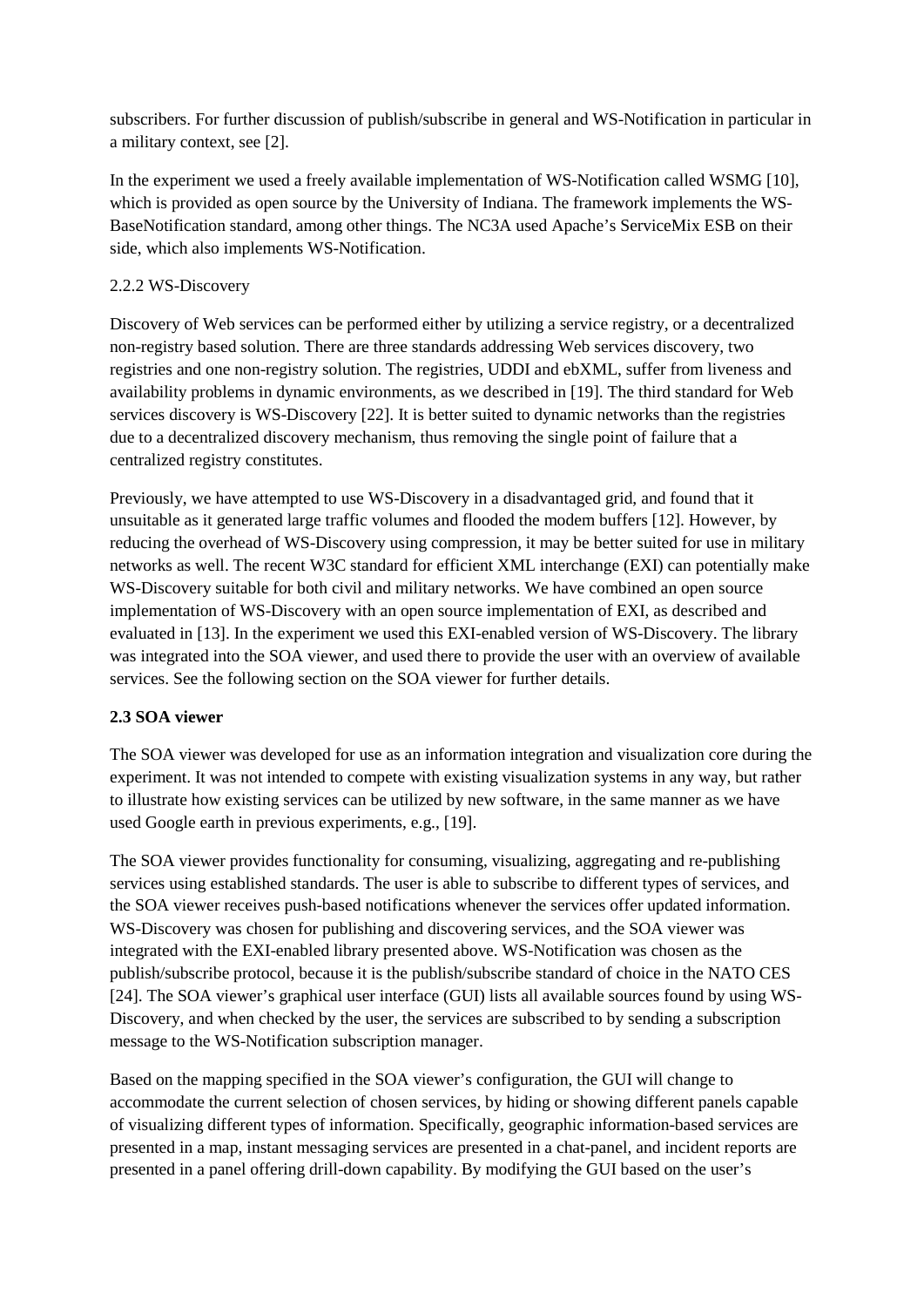selections, the user is able to concentrate on relevant information only. This reduces information overhead, and facilitates more rapid and agile decision making.



#### Figure 2.3 SOA viewer screenshot

In order to present geographic information-based services in a map, the SOA viewer was integrated with OpenMap, a Java-based open source toolkit for showing map data. The toolkit fetched maps from a Norwegian map provider, "Statens Kartverk", using Web Map services (WMS). Thus, the SOA viewer was able to display detailed maps over Norway in multiple scales. The XMPP protocol was chosen for instant messaging in our experiments, as this is the protocol chosen for use in the Collaboration CES [\[24\].](#page-16-2) The SOA viewer offers multi-user chat by integrating with Ignite Realtime's Smack API, communicating with XMPP servers such as Openfire and Prosody. The SOA viewer's information flow is illustrated in Figure 2.4.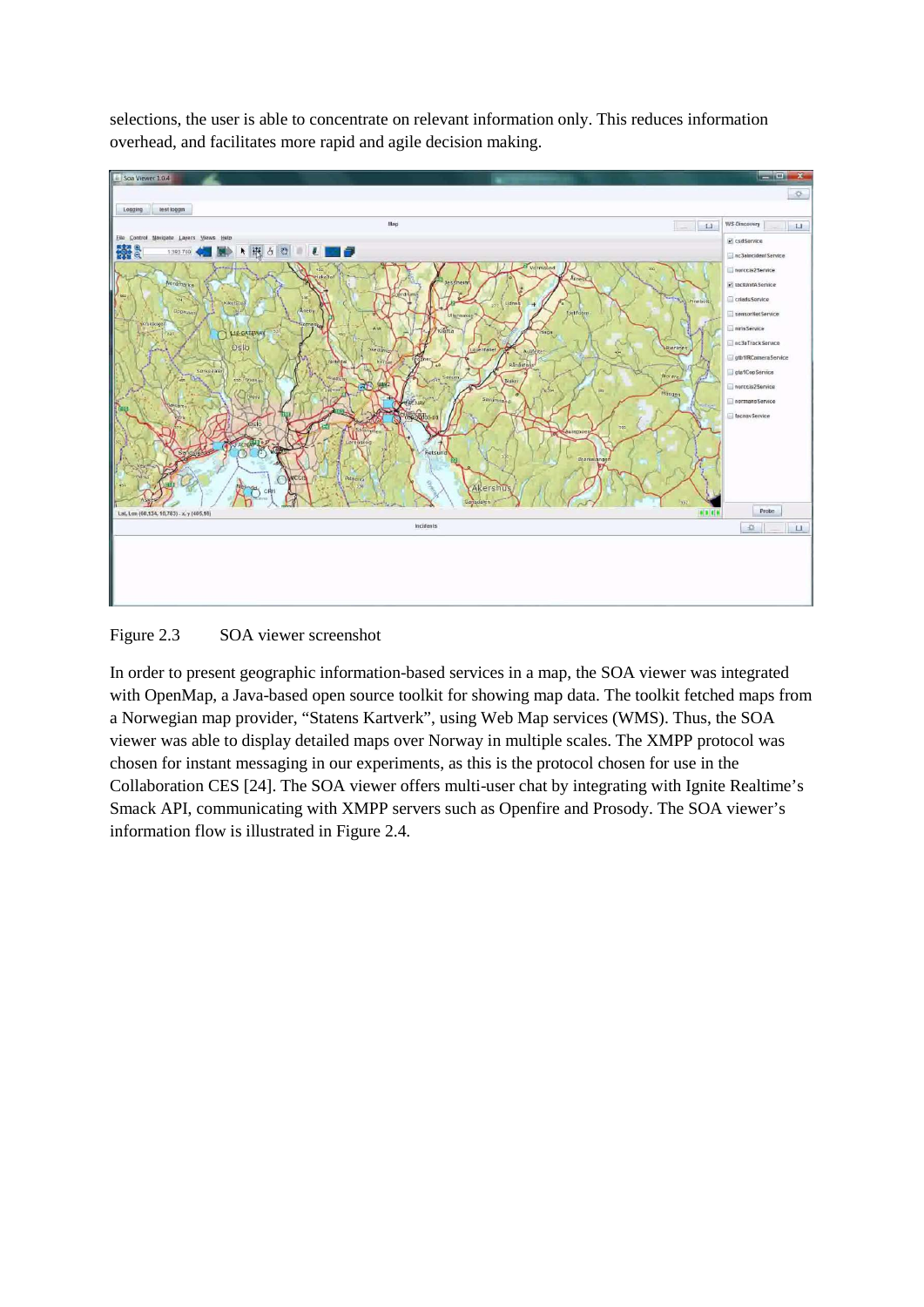

Figure 2.4 SOA viewer information flow

Upon receiving incident reports, the SOA viewer presents the entries in a list, and when clicked on, a popup dialog displays detailed information about the event, together with an image of the incident if provided.

In addition to consuming services, the SOA viewer provides functionality for aggregating information and re-publishing it as its own services. In the experiment, the SOA viewer was configured to aggregate all geographic information based entities (Tracks), and re-publish them as a COP available as a separate publish/subscribe service. The SOA viewer would publish the COP whenever the contents of its internal track store changed, allowing other systems to subscribe to the COP topic and to receive notifications.

# **2.4 Bespoke solutions**

### 2.4.1 DSProxy

In a previous survey of techniques for adapting Web services to disadvantaged grids, we have identified proxy servers [\[17\]](#page-15-4) as one of the most important components. Through the use of proxies one can utilize unmodified Web services at the client and server machines, and only the intermediate nodes in the network need use the proxy software, thus enabling increased deployment agility. This reduces complexity in the development of applications and servers, and thereby also costs. We have addressed many of the issues presented in [\[17\]](#page-15-4) in our in-house developed Delay and disruption tolerant SOAP Proxy (DSProxy).

The proxy aims to tackle the challenges associated with utilizing Web services in tactical environments and disadvantaged grids. In practice, the DSProxy is a middleware component enabling delay and disruption tolerant Web services for heterogeneous networks. It is designed to work with existing COTS Web services clients and services. All DSProxy components share the same core functionality, but can be configured with different sets of plug-ins. For further details, please see [\[18\].](#page-15-5)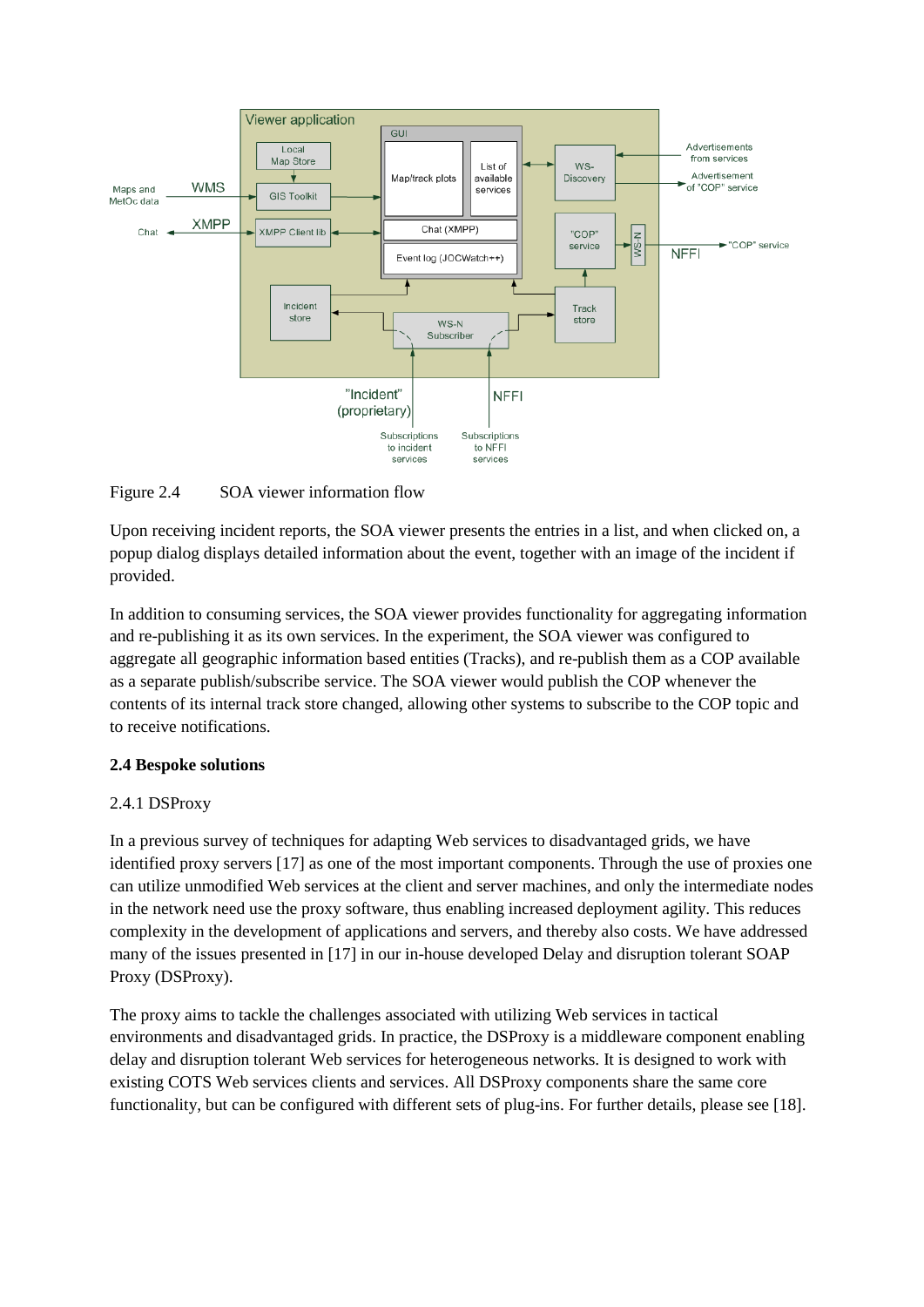# 2.4.2 JBridge

The JBridge is a helper application that was developed in-house. We used it for publish/subscribeenabling request/response Web services. A JBridge instance polls a request/response Web service at pre-defined intervals, and each time compares the response with the previous one (see Figure 2.5). If the response has changed, it is sent to the WSMG broker as a new notification (it is also possible to configure the JBridge to send a notification every time it polls, regardless of whether the response has changed or not).



# Figure 2.5 Using JBridge to Publish/subscribe-enable request/response Web services

# **2.5 Communications equipment**

# 2.5.1 WM600

WM600 provides seamless extension of the wired LAN as to provide connectivity between C4ISR applications even when on the move. The WM600 operates in the 225 to 400 MHz UHF band to provide a good balance between range in non-line of sight terrain, data rate and RF power output. The radio can provide different network capacities based on selected RF bandwidth and coding. The radio operates in a pure data radio mode or in a specific combined voice and data mode. Data rates up to 2.5 Mbps are provided [\[26\].](#page-16-4) In this experiment we used the WM600 as a pure data radio.

# 2.5.2 MRR

The multi-role radio (MRR) is a VHF radio which supports both data and voice communication and is designed to work with a variety of applications. It has high ECCM capability, with both direct sequence spread spectrum and frequency hopping. MRR has a very long range with multi-path handling. It offers up to 64 kbps (w/ forward error correction), synchronous and asynchronous communication [\[27\].](#page-16-5)

# 3. Experiment

# **3.1 Experimental systems involved**

### 3.1.1 Wireless sensor networks

Wireless Sensor Networks are expected to provide greatly enhanced situational awareness for war fighters in the battlefield. Sensors distributed throughout the battlefield are, however, of limited value unless the sensors are reliable during the entire operation and the information produced is made available in a timely manner. We have focused on these issues by enabling wireless sensor networks as a capability using Web services. The sensors are capable of reporting data (e.g., motion,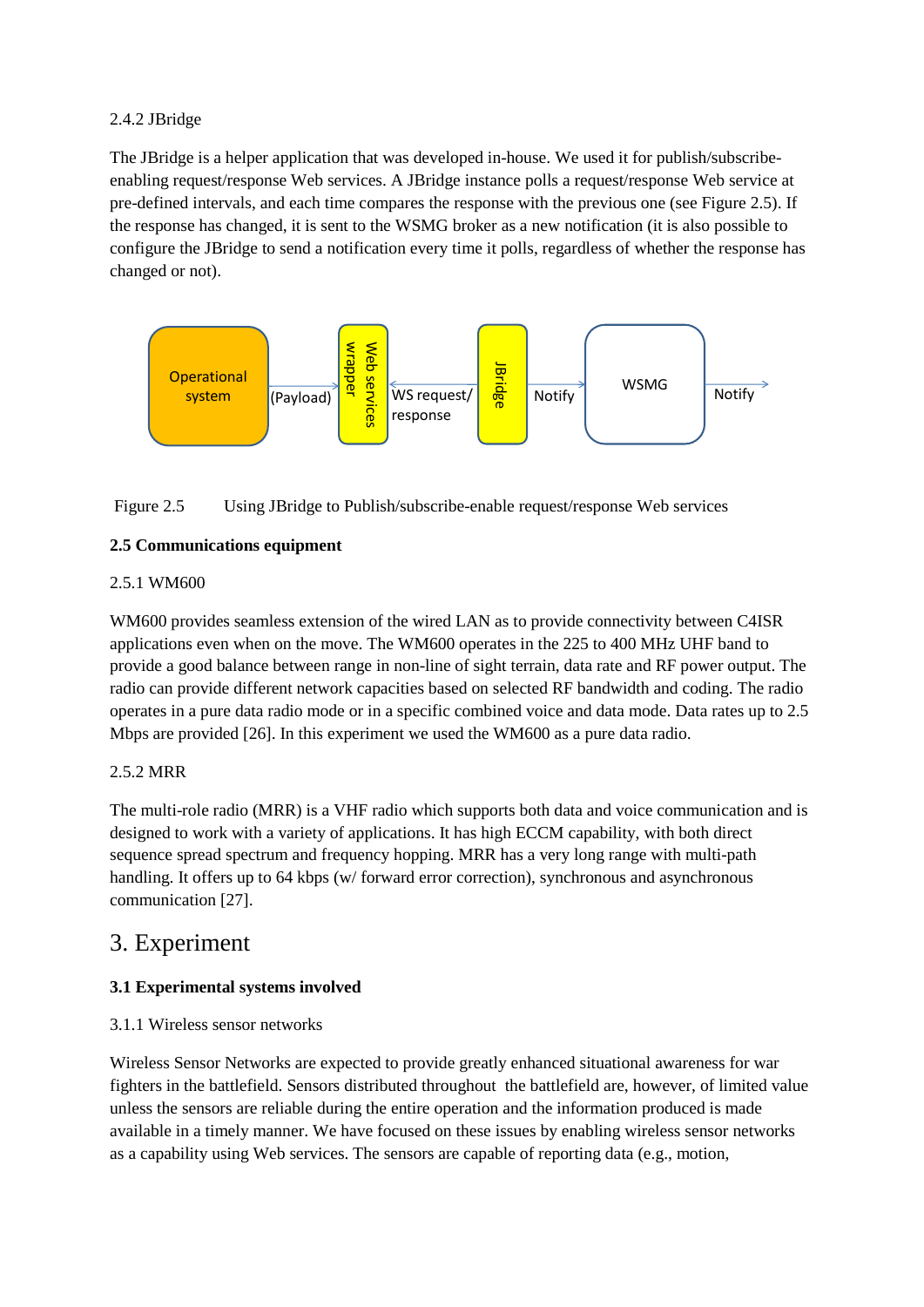temperature, etc.) via a Web service interface, and can also be configured via such a service. For further details, see [1].

In the experiment, we used a subset of the functionality described above. There, our setup was only triggered by motion, and we had no subscriptions for the temperature or camera capabilities. Since the experiment was built around two information formats – incidents and blue force tracks – the sensor network output was presented in the infrastructure as an "FFI incident", i.e., coded according to an incident schema we had agreed upon for this experiment (see Appendix A in [\[20\]\)](#page-16-6).

### 3.1.2 NORMANS

FFI develops concept, requirements and technology supporting the future network enabled soldier. An overview of the Norwegian Modular Network Soldier (NORMANS) is given in [7], and the C2I system is presented in [8].

Previously, we have Web services-enabled NORMANS at CWID 2007. Since then the NORMANS protocol has been revised. We created a new wrapper for NORMANS in the SOA viewer in a similar manner as that used at CWID 2007 (see [9] for details of the experiment).

### **3.2 Operational systems involved**

### 3.2.1 Criads

Criads is a Norwegian operational system for coastal radar tracks. It can export several formats, among them OTH gold [\[21\].](#page-16-7) There is, however, currently no support for exporting NATO Friendly Force Information (NFFI) [\[14\]](#page-15-6) tracks. In our experiment we chose NFFI as the common format for our infrastructure, and needed to provide all output coded in this format. OTH gold is a text format for, e.g., tracking. Messages can be issued whenever there is new information available, and each track has a unique identifier. The current message can reference previous identifiers (i.e., update or delete them) so a track store is necessary to keep an overview of the current tracks. To convert OTH gold to NFFI we first created a simplified OTH gold track store, with support for those parts of the specification used by Criads. This track store connected to a TCP socket in Criads providing an OTH gold feed. The track store used a mediation service to translate OTH gold to NFFI, and exposed the NFFI track as an NFFI SIP3 request/response service. This service was then publish/subscribe-enabled by a connection from the JBridge. The JBridge would invoke the NFFI track service at regular intervals, and publish the response using WS-Notification via WSMG. This approach is best used when you want to disseminate tracking information at regular intervals, and already have an existing request/response NFFI service. The approach is illustrated in Figure 3.1 below.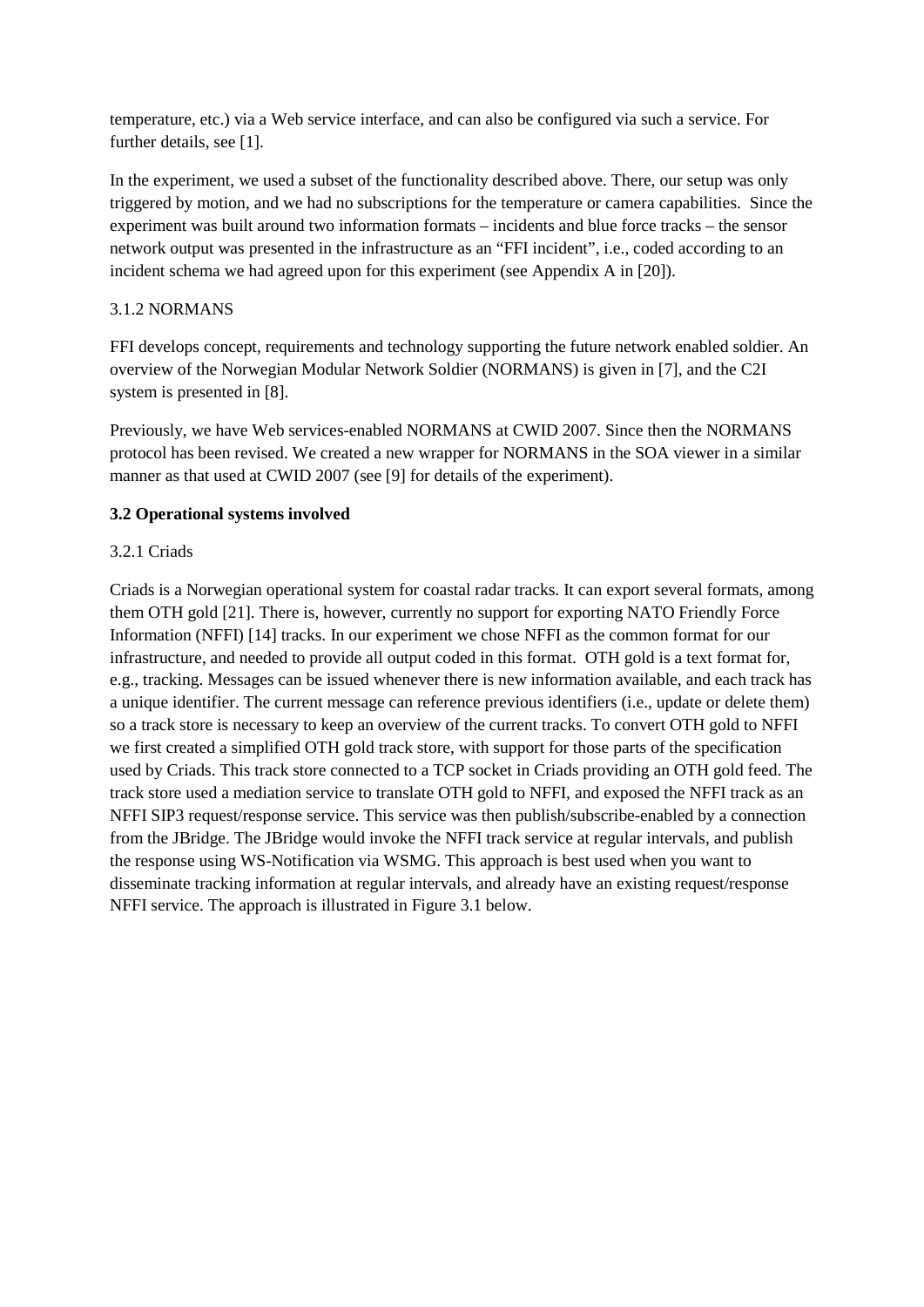Legacy system

**Translator and NFFI** Web service wrapper

**JBridge polling** wrapper and publishing WS-**Notifications via WSMG** 

Figure 3.1 Web service-enabling a legacy system (e.g., Criads) by means of a Web services wrapper and WS-Notification framework. (Information flow from left to right, consumers not shown)

# 3.2.2 NORCCIS II

NORCCIS II is a Norwegian C2 system which can export its tracks using several formats, NFFI included. However, the NFFI support in NORCCIS II follows an older specification using NFFI over TCP, and not the Web service interface from the current NFFI SIP3. We solved this by creating an NFFI TCP client that we connected to the configured NORCCIS II export socket. The tracks pushed over this socket were NFFI 1.3 formatted, i.e., using the same schema as SIP3 does. Thus, creating a Web service wrapper was a straightforward task. This means that even if both NORCCIS II and Criads are fundamentally different systems, the Web services offered from the wrapper used the exact same interface. Thus, the JBridge was used in this case as well, in the same manner as described above for Criads. Being able to reuse functionality in this manner, due to the use of common interfaces, is one of the main strengths of the SOA approach. This, in turn, leads to increased operational agility.

### 3.2.3 NIRIS

NIRIS is a middleware integration core intended to provide a recognized air picture. It can export its track store in different formats. The version we got in our lab was unable to export NFFI, but it could export NVG. NVG is a flexible XML-based format which can describe incidents, positioning information, etc. When used for tracking, NVG contains a lot of information, which cannot be expressed by NFFI. In our NVG to NFFI conversion module we extracted the data that could be mapped to the mandatory parts of NFFI. We used the same NFFI Web service as for Criads and NORCCIS II, but in this case populating it with data converted from the NVG interface in NIRIS.

In our experiment, we used NIRIS to provide data from the Maritime Command and Control Information System (MCCIS) and the Tactical Data Link (TDL). MCCIS has been developed to contribute a high quality recognized maritime picture. It can provide a near-real-time Common Operational Picture (COP). The TDL adheres to the Link 16 message standard, and was developed to meet the information exchange requirements of all tactical units, supporting the exchange of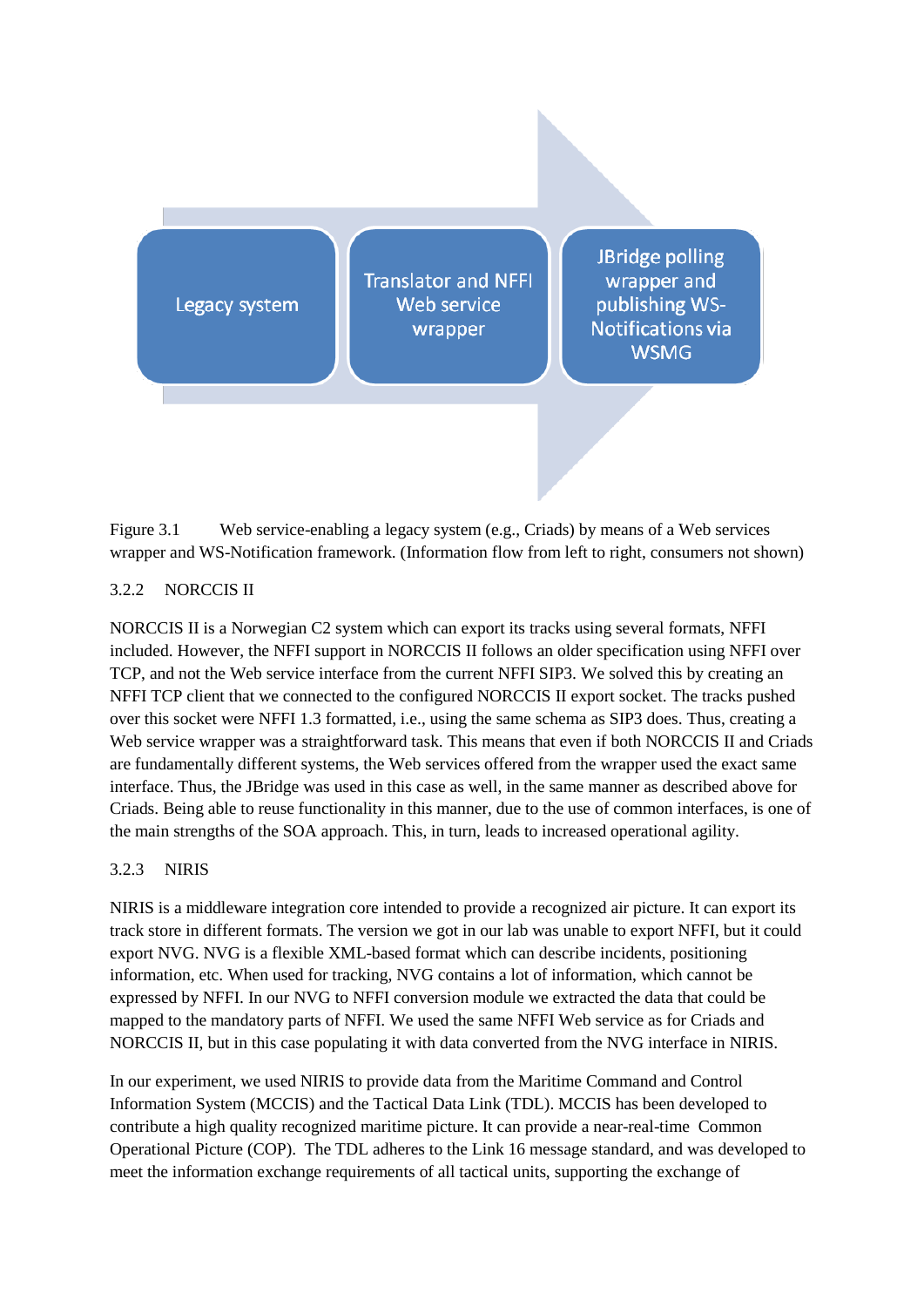surveillance data, electronic warfare data, mission tasking, weapons assignments and control data. In the execution of our experiment, these systems were represented by simulated input to NIRIS.

# 3.2.4 CSD

We had an installation of the coalition shared database (CSD). The CSD originated in the multinational project Multi-sensor Aerospace-Ground Joint Intelligence Surveillance and Reconnaissance Interoperability Coalition (MAJIIC). The CSD's purpose is to collect various types of intelligence information in a searchable database. In our experiment it acted as a source for surveillance images. The CSD was wrapped in a Web service that could provide incidents with images. The images needed to play the scenario were loaded into the CSD database by an operator at the appropriate time in the timeline, and thus made available for publishing over WS-Notification via a Web services wrapper.

# **3.3 Experiment information infrastructure**

The scenario for the experiment was built around an expeditionary operation to a conflict with an international coalition involved to protect civilians and initiate a peace process. In this paper we focus on the technology aspects of the experiment; employing Web services as the information infrastructure. For further details on the scenario and experiment execution, please see [\[15\].](#page-15-7)



Figure 3.2 Information flow between systems

Figure 3.2 shows the information flow between the different systems. As described earlier, each operational system was wrapped with a Web service, delivering notifications to a WS-Notification service. In addition, we had XMPP-based chat between all units.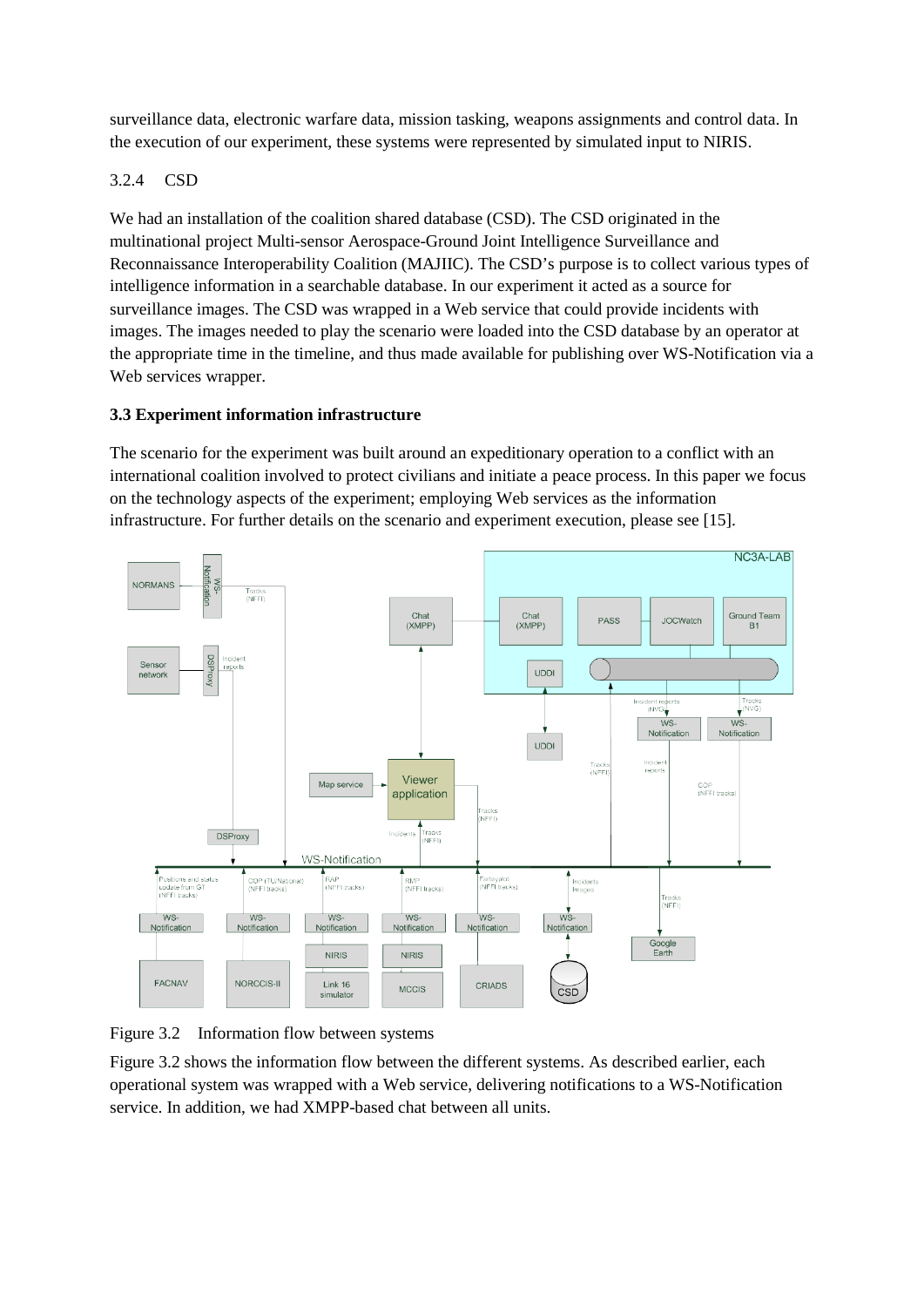We also used Google Earth as an alternative viewer, in order to demonstrate the capabilities of COTS software. Having a second viewer allowed us to show how easy it can be to replace a component in a SOA infrastructure, as long as the components implement the same interfaces.

# **3.4 Lessons learned**

The complete setup was a complex and heterogeneous system, with a large number of interconnected autonomous parts.. Thus, it was a challenging task getting everything up and running. The main cause of this, however, was the choices we made with respect to infrastructure software, as discussed below.

## 3.4.1 WS-Notification infrastructure (WS-Messenger)

We chose to use a freely available implementation called WS-Messenger (WSMG), which is provided as open source by the University of Indiana. When used in the experiment, however, WSMG displayed a number of shortcomings:

- It added proprietary tags in the notification messages, meaning that the notification receiver had to be tailored for use with WSMG.
- No support for XML in the payload, which meant that the payload had to be Base64 encoded.
- Finally, if WSMG was unable to deliver a notification to a subscriber (for instance because the subscriber had crashed), it would cease submitting notifications to all subscribers of that topic. Instead, it would start buffering the notification, pending the return of the missing subscriber. This behavior was a major cause of delays in the experiments, since one subscriber crashing or losing connection would mean that everything had to be set up again from the start.

Consequently, we will advise against using WSMG for WS-Notification, even in a test environment if you need to disseminate XML payloads. It should also be noted that WSMG is not a commercial product, but rather an academic project. This means that support and further development of the software is uncertain.

### 3.4.2 Wrapper software

The principle of wrapping existing software with a Web service front-end works very well. The complexity of the wrapper is dependent on the type of connection it has to the actual operational system. Several of the systems offered an outgoing TCP connection that the wrapper was listening to. The messages received on the TCP socket were then transformed to a self contained XML document, and made available on the request/response interface.

Finally, in the process of transforming the NII into a SOA, it is important to think beyond just Web services enabling existing systems. By turning systems into services, they become available to a much broader community than the existing, often stove-piped, systems are. This fact should be taken advantage of by analyzing business processes and required data flows in order to establish which interfaces are required and where. For instance, in some cases it may be advantageous to break existing monolithic systems into smaller, individual modules.

# 3.4.3 JBridge

The JBridge was only intended as a helper component for use in the experiment. It was introduced because we wanted to avoid having to use WSMG libraries in the wrapper for enabling publisher functionality. Instead of building the publisher functionality into each wrapper individually, we chose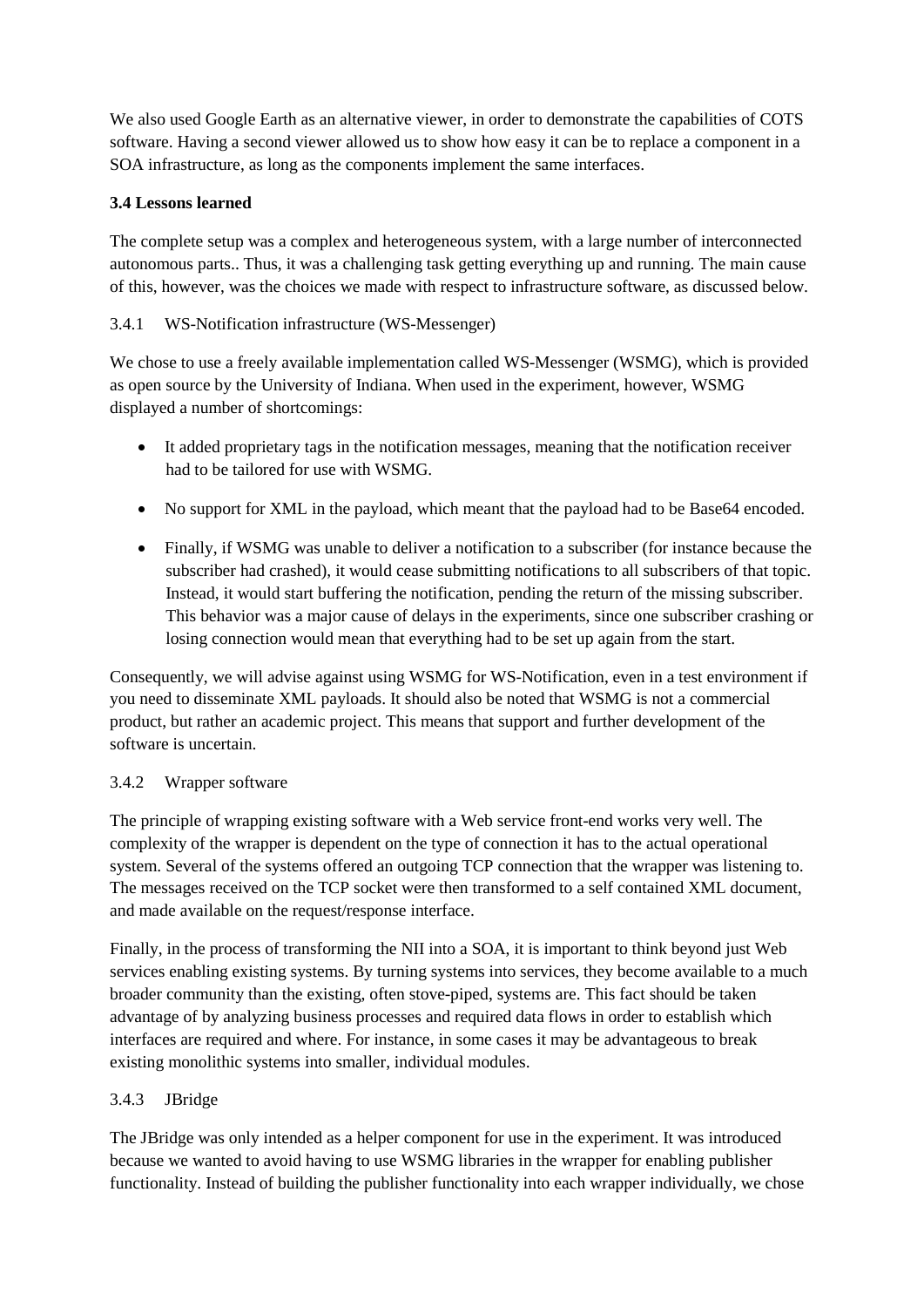to make one generic component that could be used in front of all Web services enabled operational systems. However, the JBridge brought increased complexity into the experiment, and it did represent an additional source of possible errors.

When Web services-enabling operational systems in the future, we therefore recommend that the publisher functionality is integrated into the Web services wrapper. Furthermore, when building new systems that support Web services, it is also important that the publisher functionality is included. In cases where integration of publisher functionality is not possible, the poller function (i.e., the JBridge equivalent) should be located on the same machine as the actual Web service, in order to avoid network traffic.

### 3.4.4 Service discovery

Our chosen mechanism, WS-Discovery, is a decentralized service discovery mechanism intended for use in local area networks, relying on UDP multicast for disseminating information. Consequently, WS-Discovery can only be used in networks that support multicast, which is not necessarily the case for all types of military networks. It is also a relatively "chatty" mechanism, which means that it should not be used on networks with very limited bandwidth. As described in Section 2.2.2, some measures can be introduced (e.g., compression) in order to reduce the network traffic.

The experiment shows that WS-Discovery works fine over medium bandwidth radios like the Kongsberg WM600, while it is not advisable, even with compression, on radios with very low bandwidth, such as the MRR. WS-Discovery works very well when it comes to liveness, i.e., the announced services reflect quite well which services are actually available.

It should also be noted that WS-Discovery is only intended for run-time use. This means that a query for a service will only return the endpoint address of that service, not the WSDL. Consequently, it is only possible to invoke services that you already have a client for, i.e., that you have previously downloaded a WSDL for the service, generated the client stub and integrated this with the client software. This is not a problem, however, since the required WSDLs are normally obtained during design time, either by using a registry and repository, or by downloading them directly from the service provider.

A more general problem concerning publish/subscribe and service discovery, which also affects WS-Discovery, is that all service discovery mechanisms (as the name implies) focus on discovery of services. The problem is that seen from a WS-Discovery point of view, all publish/subscribe (WS-Notification) services are equal. They all provide the same service (which is to deliver notifications), but they can provide notifications on different topics. Consequently, the information about which topics each service published on had to be distributed beforehand.

It is clear that when using publish/subscribe for information dissemination, it is necessary to focus both on how to search for and discover available topics, and also the semantics of topics, i.e., how to structure the description of the information in the notifications into topics and subtopics.

### 3.4.5 DSProxy

In the experiment, we used DSProxy on the MRR connection between the sensor network and the main network. The MRR represents a considerable challenge when using Web services, since the available bandwidth is very low and communication delays are high.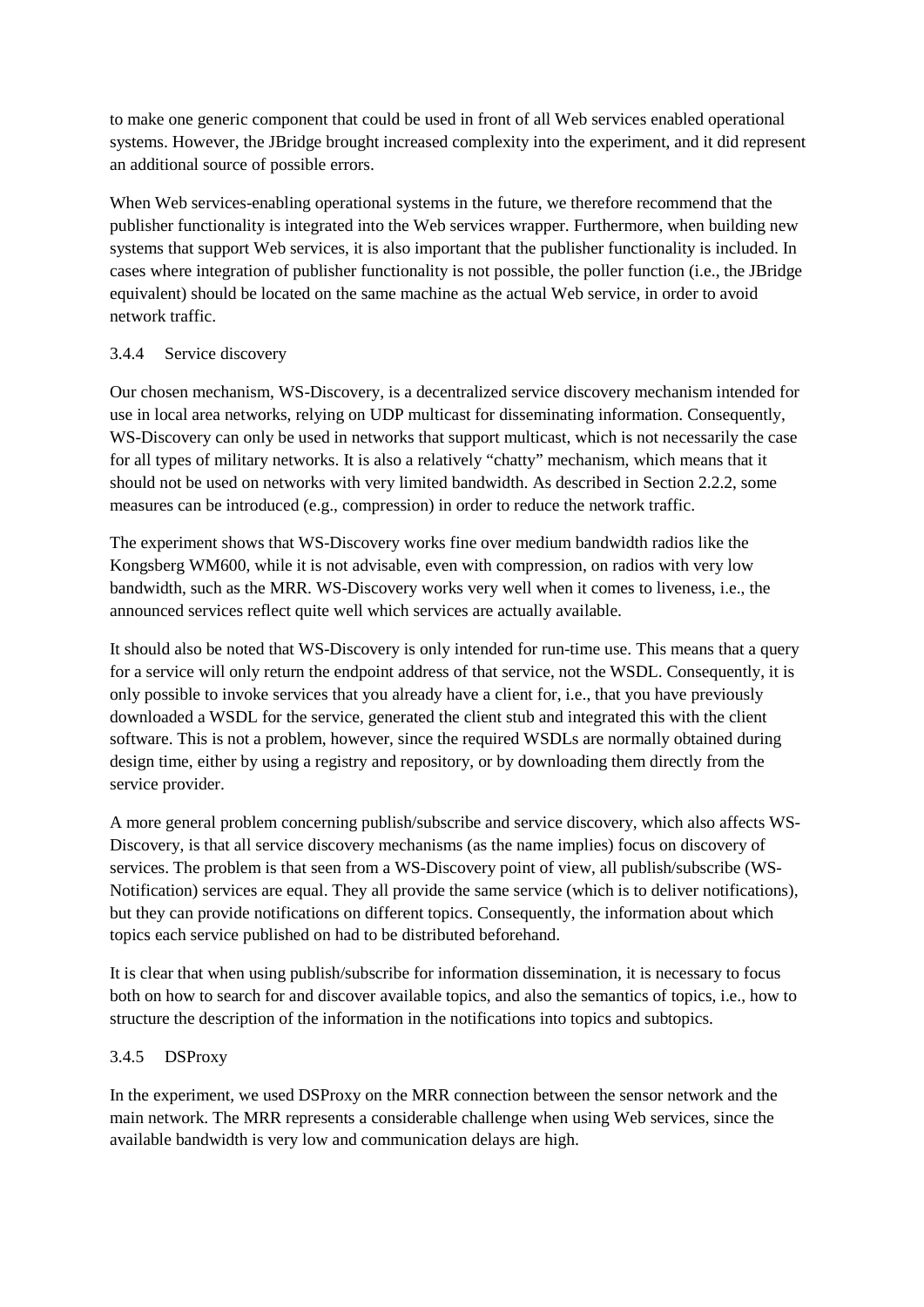The DSProxy, being intended for low bandwidth networks, worked very well, and we successfully disseminated information from the sensor network across the MRR link.

# 3.4.6 Format translation

In the experiment we had to handle a number of different formats coming from the different operational systems. For tracks, these included OTH gold, NVG and proprietary formats, and all were translated into NFFI, which we used internally. The translation code was placed within the wrapper where needed.

A challenge when integrating information from different formats is loss of information. For instance, when translating from NVG to NFFI, relatively much information is lost. If, at a later stage, it is necessary to translate back from NFFI to NVG, a lot of the original information has been lost. There are also examples of the opposite problem; when translating from OTH gold to NFFI, it is necessary to add information, since OTH gold is a much simpler format.

In general, when introducing SOA, which data formats to use and how to handle them is a matter that needs careful consideration. Closely related to this, it is very important to be aware of how data flows between systems, in order to avoid circular data flows. That is, data that originates in one system flows to another, and then eventually (possibly via further systems) flow back into the originating system. This may lead to false confirmation of data, i.e., where users of system A believes data has been confirmed by system B, while system B have actually just returned data it has received from system A. Thus, managing data origin and avoiding information loops is very important.

# 4. Conclusion

The experiment was executed at FFI in June 2011 in cooperation with the NC3A. Our goal was to give a practical demonstration of some of the benefits of using a SOA. We started with a number of existing military operational systems and service-enabled these by using so-called wrappers. All these systems were then connected in a common information infrastructure, offering their information through services.

From a practical point of view, we had two main challenges during the experiment execution:

- Setting up and using several large and complex operational systems was a non-trivial task
- Our choice of WS-Notification implementation, WSMG, caused a lot of problems.

As a demonstration of the benefits of SOA, however, we consider the effort a success. We proved that service-enabling of existing National operational systems is a manageable task. However, in the spirit of NNEC, new systems should preferably be designed as service oriented from the start.

We also showed that, once the systems are service enabled and deployed, a whole new flexibility is gained with respect to information dissemination and being able to dynamically configure and reconfigure an information infrastructure. Service integration is truly a step in the right direction towards increased operational agility for C2 systems.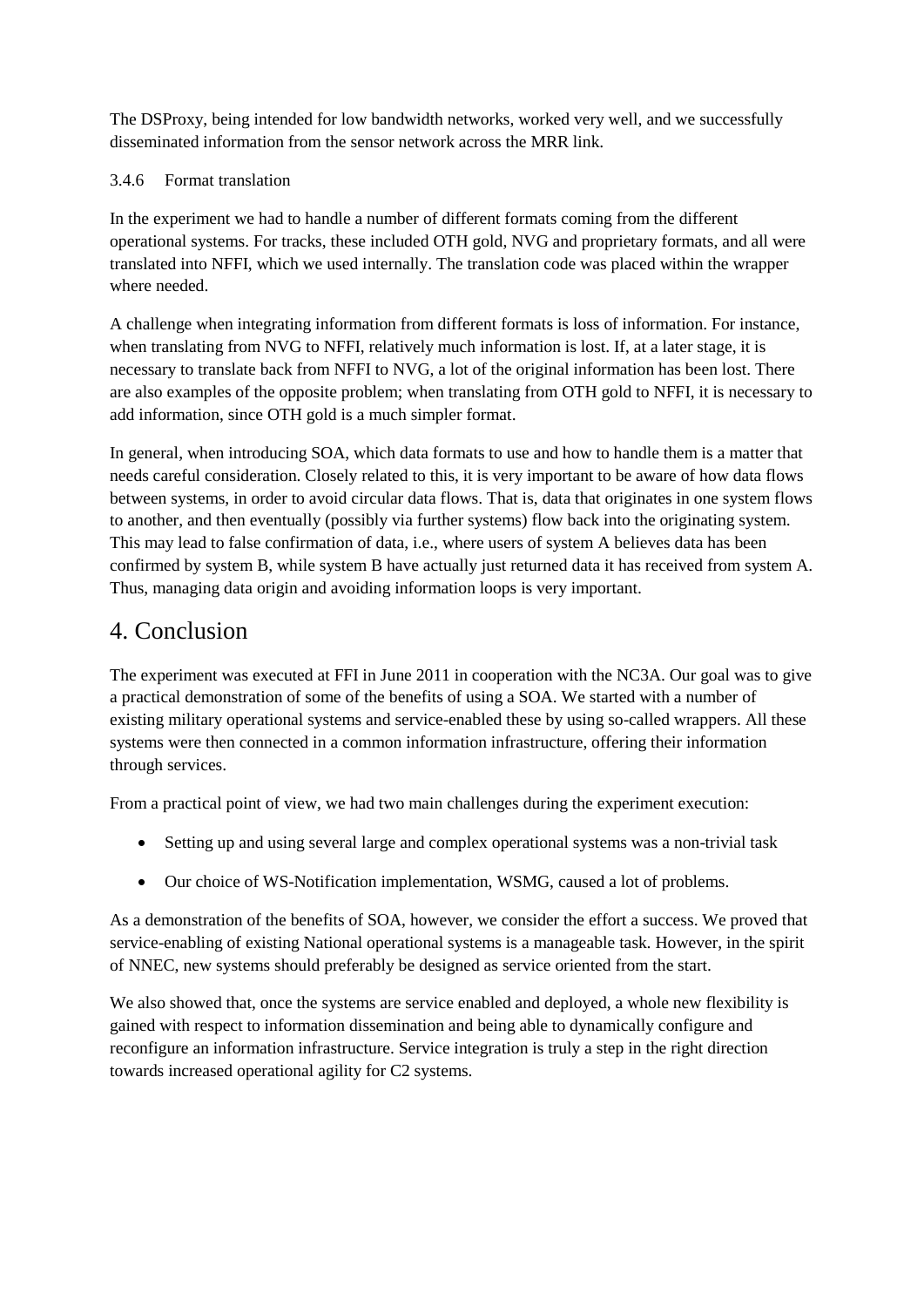# 5. References

- [1] "Integrating Wireless Sensor Networks in the NATO Network Enabled Capability using Web Services", J. Flathagen and F.T. Johnsen, IEEE MILCOM 2011
- [2] "Information exchange in heterogeneous military networks", K. Lund, T. Hafsøe, F.T. Johnsen, E. Skjervold, A. Eggen, L. Schenkels, J. Busch, FFI-report 2009/02289
- [3] OASIS WS-Notification (2006) TC http://www.oasis-open.org/committees/tc\_home.php?wg\_abbrev=wsn
- [4] WS-BaseNotification 1.3 OASIS Standard, approved October 1st 2006 http://docs.oasis-open.org/wsn/wsn-ws\_base\_notification-1.3-spec-os.pdf
- [5] WS-BrokeredNotification 1.3 OASIS Standard, approved October 1st 2006 http://docs.oasisopen.org/wsn/wsn-ws\_brokered\_notification-1.3-spec-os.pdf
- [6] WS-Topics 1.3 OASIS Standard, approved October 1st 2006 http://docs.oasis-open.org/wsn/wsn-ws\_topics-1.3-spec-os.pdf
- [7] "Norwegian Modular Network Soldier (NORMANS)", R. Lausund, S. Martini", FFI Facts, November 2006
- [8] "NORMANS KKI" (in Norwegian), J. Flathagen and L. Olsen, FFI Facts, November 2006
- [9] "Experiment report: 'SOA Cross Domain and Disadvantaged Grids' NATO CWID 2007", R. Haakseth et al., FFI-report 2007/02301
- [10] WS-Messenger (WSMG) home page http://www.extreme.indiana.edu/xgws/messenger/
- [11] "SOAP-over-UDP version 1.1 OASIS standard 1 July 2009" R. Jeyaraman (ed.) http://docs.oasis-open.org/ws-dd/soapoverudp/1.1/os/wsdd-soapoverudp-1.1-spec-os.pdf
- <span id="page-15-2"></span>[12] "Using Web Services and XML Security to Increase Agility in an Operational Experiment featuring Cooperative ESM Operations", Trude Hafsøe, Frank T. Johnsen, Nils A. Nordbotten, Espen Skjervold, 14th International Command and Control Research and Technology Symposium (ICCRTS), Washington DC, USA, June 2009.
- <span id="page-15-3"></span>[13] "Adapting WS-Discovery for use in tactical networks", Frank T. Johnsen and Trude Hafsøe, 16th International Command and Control Research and Technology Symposium (ICCRTS), Quebec City, Canada, June 2011.
- <span id="page-15-6"></span>[14] "NFFI Service Interoperability Profile 3 (SIP3) Technical Specifications (Version 1.1.5)", Vincenzo de Sortis, Working Paper EPW002625-WP05, NC3A, The Hague, March 2009
- <span id="page-15-7"></span>[15] "Experiment Report: SOA-pilot ", R. Rasmussen and B.J. Hansen, FFI Report 2011/02407
- <span id="page-15-0"></span>[16] "Agility, focus, and convergence: The future of command and control", David S. Alberts, International C2 Journal, Vol 1, No 1, 2007
- <span id="page-15-4"></span>[17] "Adapting Web Services for Limited Bandwidth Tactical Networks", T. Hafsøe, F. T. Johnsen, K. Lund, and A. Eggen, 12th International Command and Control Research and Technology Symposium (ICCRTS), Newport, RI, USA, June 2007.
- <span id="page-15-5"></span>[18] "Robust Web services in heterogeneous military networks", Ketil Lund, Espen Skjervold, Frank T. Johnsen, Trude Hafsøe, and Anders Eggen, IEEE Communications Magazine, October 2010.
- <span id="page-15-1"></span>[19] "Experiments with Web services at Combined Endeavor", Frank T. Johnsen and Trude Hafsøe, 15th International Command and Control Research and Technology Symposium (ICCRTS), Los Angeles, CA, USA, June 2010.